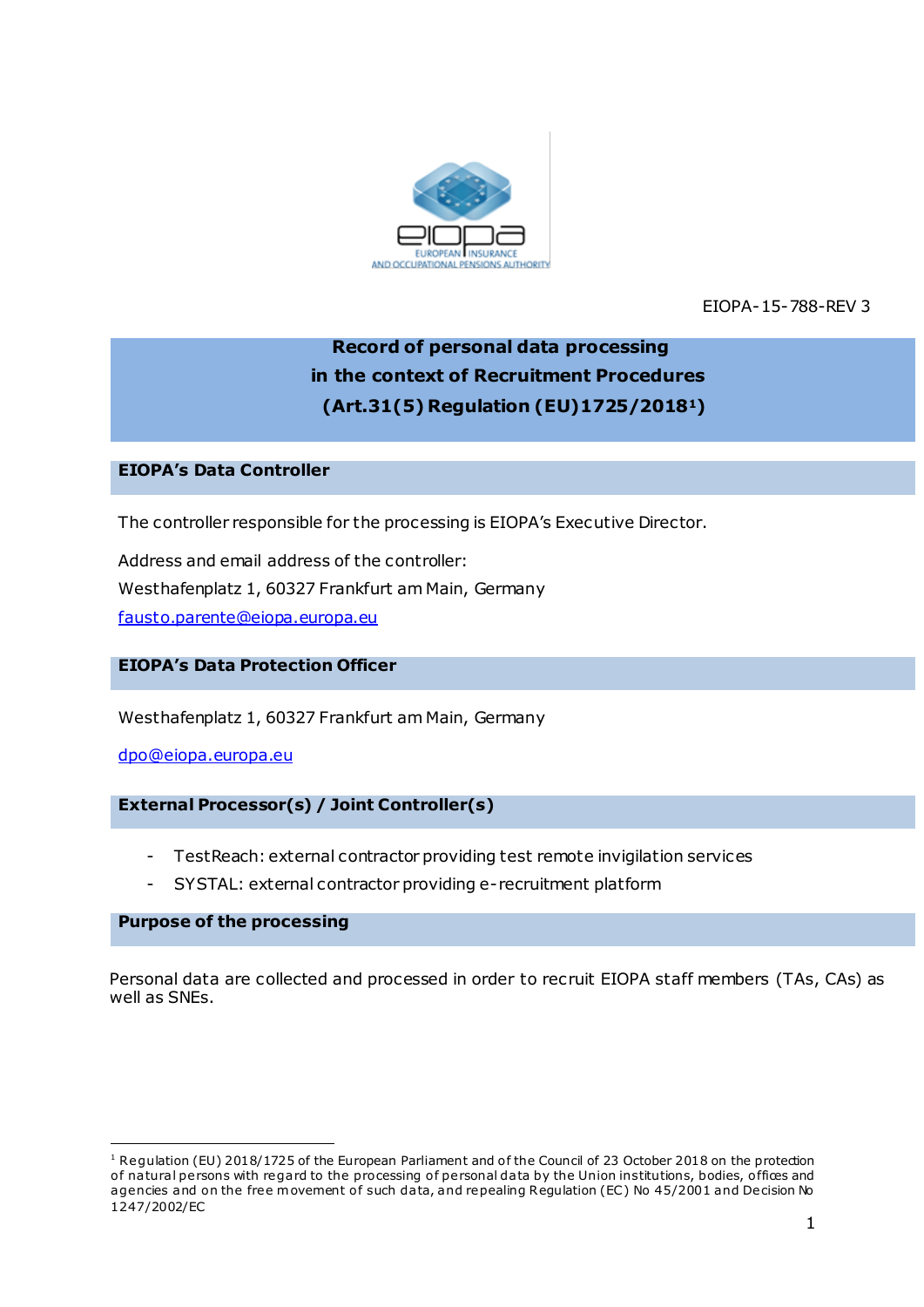#### **Categories of data subjects & Personal data collected**

The personal data processed are the ones contained in the candidates' applications (CV, motivation letter, supporting documents) and the reports established by the Selection Committee. Additional information on health, possible convictions and conflict of interest might be required from the successful candidates.

#### **Recipients of personal data**

Personal data might, depending on the relevance, be disclosed to:

- a. Staff of the HR Unit;
- b. Selection Committee;
- c. External contractor (recruitment agency for recruitment of Heads of Units or above)
- d. Management of the Human Resources (Head of Corporate Support unit);
- e. the A.I.P.N./Authority Empowered to Conclude Contracts of Employment (i.e. the Executive Director of EIOPA);
- f. Relevant staff in the Finance Area of the Corporate Support Unit (financial verification, accountancy): Access to data that is necessary for the payment of a contribution towards travel expenses;
- g. Staff of the travel agency under contract with EIOPA, who deals with the arrangement of travels for interviews of candidates (only name and surname of the candidate, place of origin and destination, passport number, travelling days);
- h. Legal team in case of complaints under Article 90 of the EU Staff Regulations, and/or external lawyers;
- i. The Internal Audit Service, the European Ombudsman, the Civil Service Tribunal and the European Data Protection Supervisor;
- j. TestReach & Systal providers.

### **Transfer of personal data to a third country or international organisation. If so, to which ones and with which safeguards?**

No personal data are sent to a third country or an international organisation in the context of this processing activity.

#### **Retention period**

For a successful candidate: Data are stored in your personal file for a period of ten (10) years after the termination of employment. Your criminal record will be kept only for a period of two years after the signature of your contract. In case of a legal challenge, the above date shall be extended until two (2) years after completion of all relevant proceedings.

For candidates who have been added on the reserve-list: Data are stored in the recruitment file for a period of five years after the closing of the recruitment campaign. In case of a legal challenge, the above dates shall be extended until two (2) years after completion of all relevant proceedings.

For unsuccessful candidates who have not been retained for the pre-screening interviews or the reserve list: Data can be kept until all appeal channels have been exhausted, incl. the time limits for appeal before the Civil Service Tribunal.

Reports of the Selection Committee are stored in a dedicated recruitment folder on EIOPA's main drive with limited access rights for a period of five years after the closing of the recruitment campaign. In case of a legal challenge, the above dates shall be extended until two years after completion of all relevant proceedings.

For TestReach & SYSTAL please consult the relevant Data Processing Record.